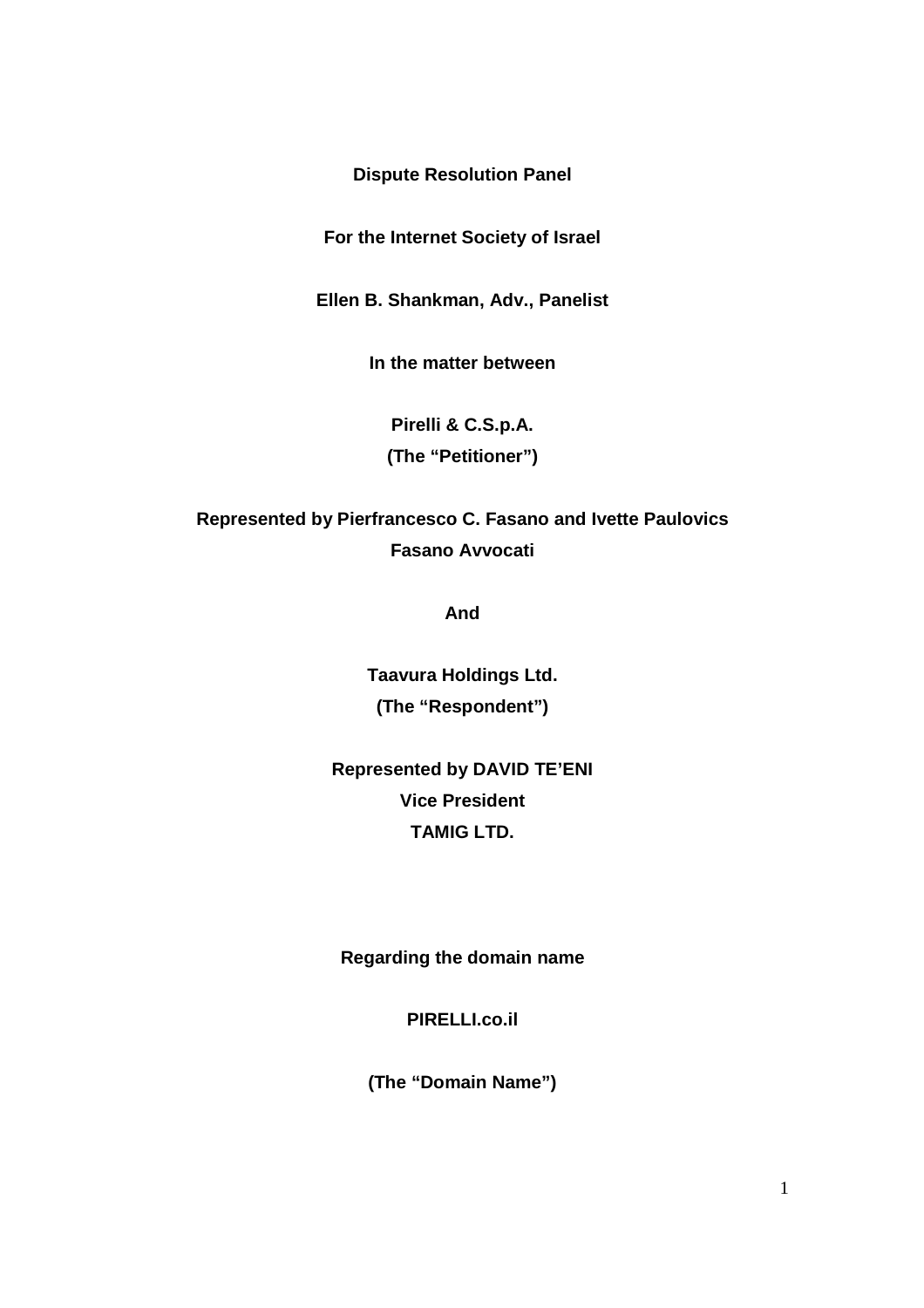## **DECISION**

#### **Procedural Background:**

Pirelli & C.S.p.A. (hereinafter "Petitioners" or "Complainant") submitted a request for re-allocation of the domain name "Pirelli.co.il " ("disputed domain"), in accordance with the Procedures for Alternative Dispute Resolution under the .IL ccTLD by Dispute Resolution Panels ("IL-DRP Procedures").

The panel was established on 26 March 2012, in accordance with the Procedures for Alternative Dispute Resolution under the .IL ccTLD by Dispute Resolution **Panels** ("IL-DRP Procedures"), (http://www.isoc.org.il/domains/ildrp\_rules.html)\_ (in English) and http://www.isoc.org.il/domain\_heb/ildrp\_rules.html\_ (in Hebrew), in order to address the Petitioner's request to cancel the allocation of the Domain Name (Pirelli.co.il) to Respondent and to reallocate the Domain Name to the Petitioner.

In light of the Passover holiday, in my discretion, I extended the deadline for response. The deadline for filing a response was extended to 19 April 2012.

Respondent was notified that a petition had been filed and both parties notified of the appointment of me as the Panelist. I specifically strongly encouraged Respondent to file a response, since even if no response to this petition is filed, I would make a decision on the information presented ex parte.

Per Section 8.2 of the IL-DRP Procedures, either party may request that the dispute be reviewed by an extended panel within 7 days of the notification. Further, per Section 8.4 of the IL-DRP Procedures, either party may request exclusion of the appointed Panelist on the grounds of any potential conflict of interests. No such requests were made.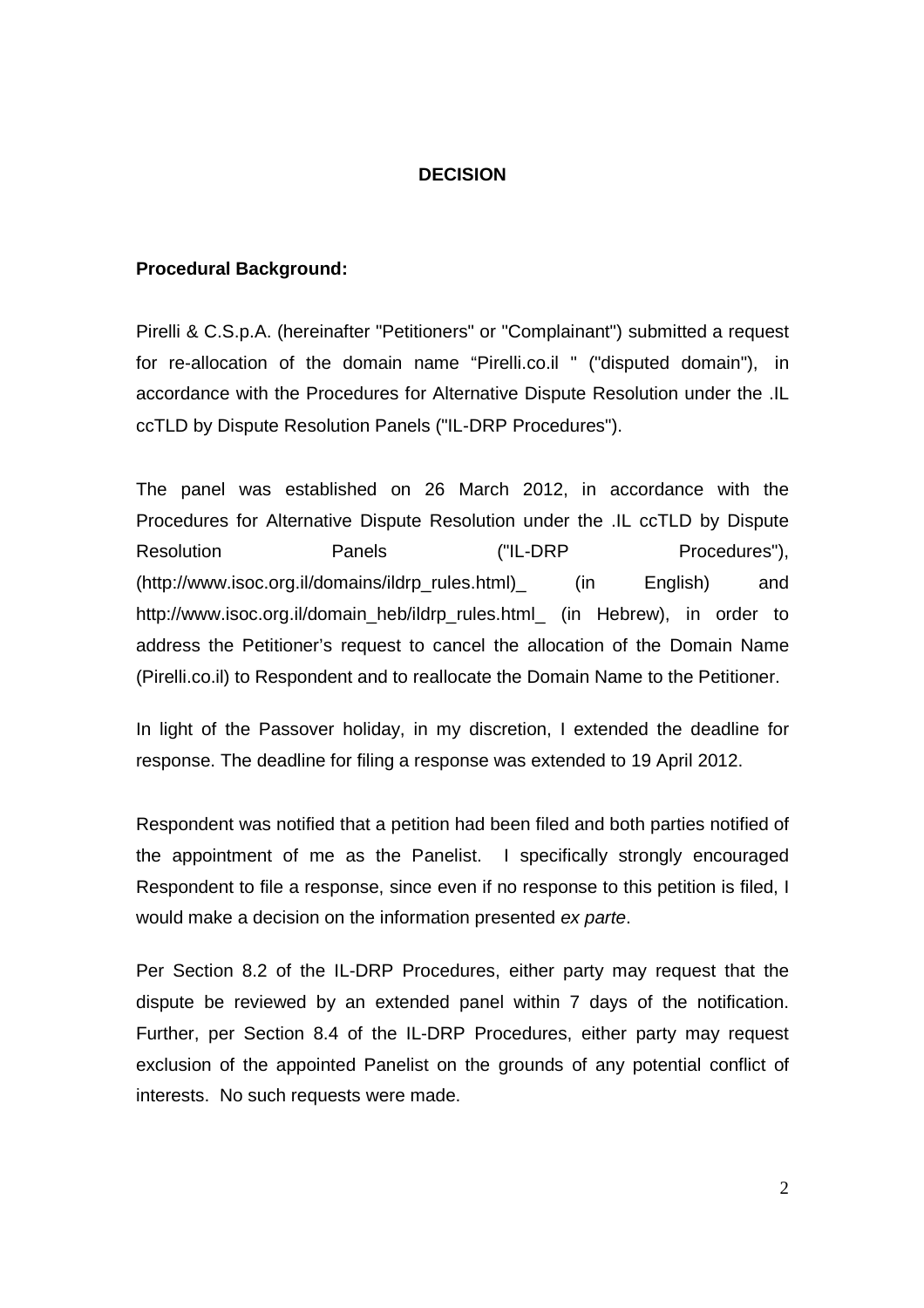Further, per Section H of the IL-DRP Procedures, either party may request Court Review.

## **"Section H. Right To Seek Court Review**

- 20. Petition to the IL-DRP in no way precludes access or petition to an Israel Court of Law.
- 21. Notwithstanding, should a party, in parallel, institute Court proceedings regarding a Domain Name during the proceedings of the IL-DRP, such petition to the Court shall not affect or stay the IL-DRP proceedings under these Rules, unless a court order regarding such be served on ISOC-IL. "

No such review was made that would affect or stay these IL-DPR proceedings.

I confirmed that the Petition and all correspondence thereto was posted by ISOC and e-mail sent to the address of the Holder in the records.

The Respondent, by way of e-mail to my direct e-mail address, respondent first requested that the decision be delayed so that he might resolve the matter directly with Petitioner.

I reiterated in an e-mail after Passover that I strongly encouraged the Respondent to file a response by the deadline, in parallel with whatever efforts the parties may be taking with one another, since I would be issuing my opinion based on the information before me at that time. A response was received by Respondent to the effect that he had filed the domain to keep other competitors from doing so and wanted to resolve this directly with Petitioner. Further, the Respondent agreed that as a distributor of Petitioner he did not wish to fight Respondent and would agree to reallocation of the domain name.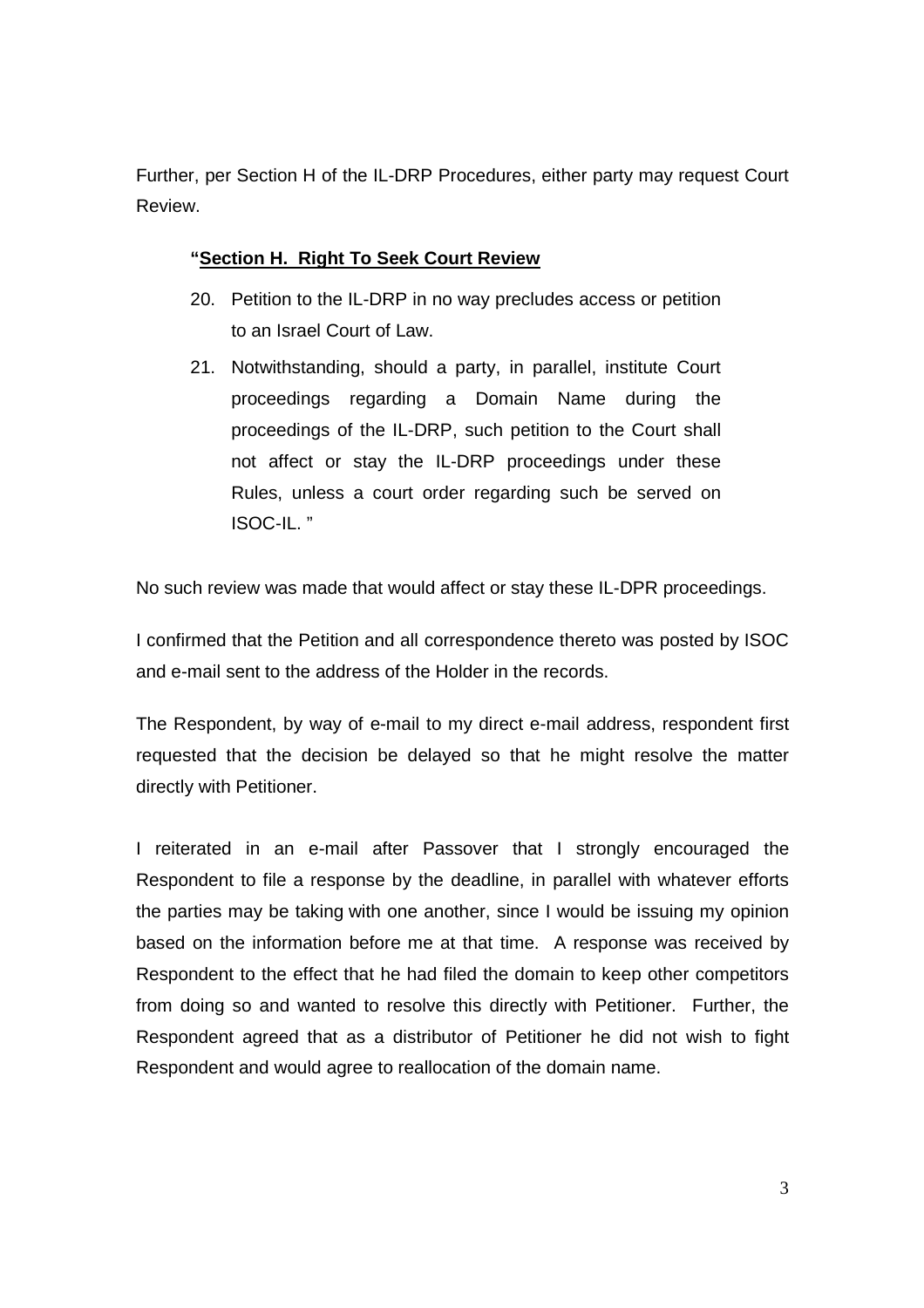## **Petitioner's Arguments:**

The Petitioner supplied ample evidence of the fame and its rights in the mark PIRELLI. In light of the non-contested nature of those rights, together with Respondent's concession regarding Petitioner's rights in the name PIRELLI, I believe it is not necessary to detail the evidence reiterate all arguments provided herein.

#### **Grounds for Decision:**

The IL-DRP Rules state:

### **"B. Grounds for IL-DRP**

3. Disputes regarding allocation of a Domain Name by a Holder may be brought by a third party ("Petitioner") on the following grounds:

3.1. the Domain Name is the same or confusingly similar to a trademark, trade name, registered company name or legal entity registration ("Name") of the Complainant; and

3.2 the Complainant has rights in the Name; and

3.3. the Holder has no rights in the Name; and

3.4. the application for allocation of the Domain Name was made or the Domain Name was used in bad faith. "

Thus, even if the matter is not disputed by Respondent, in order to prevail, the Petitioner must establish all four elements: confusing similarity to the Name, rights in the Name, that the Holder has no rights in the Name, and an element of bad faith.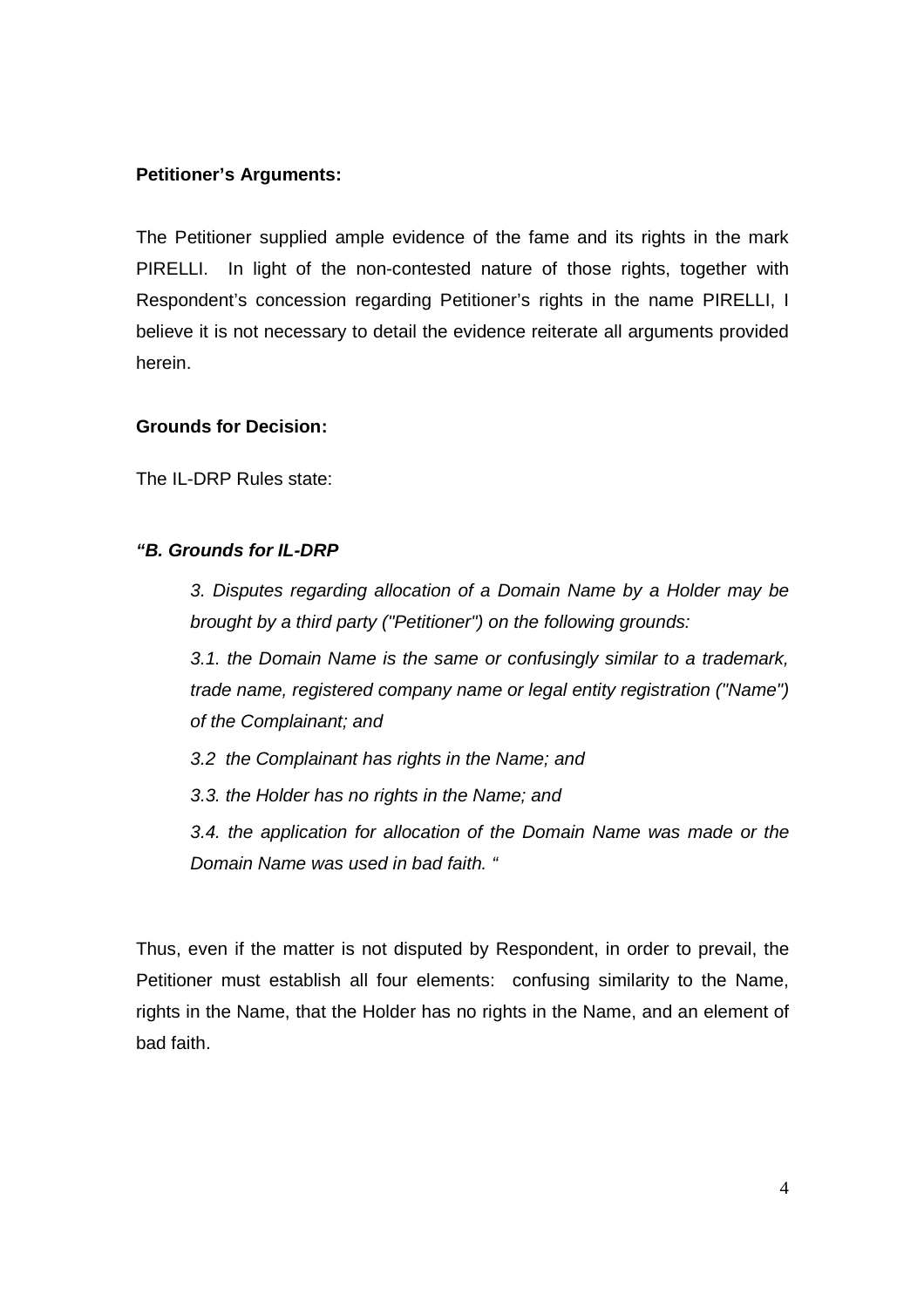# **Confusingly Similar**

The first question is: Is the Domain Name the same or confusingly similar to a trademark, trade name, registered company name or legal entity registration ("Name") of the Petitioner?

I find the answer to this "yes". The Domain Name pirelli.co.il is confusingly similar to the registered trademark and key element of the company name of the company.

# **Petitioner's Rights in the Name**

The second question is: Has Petitioner established that it has rights in the name?

I find the answer to this "yes". Petitioner has provided ample evidence of rights in the name.

# **Respondent's Rights in the Name**

The third question is: Does the Respondent have rights in the Name?

I find the answer to this "no". Respondent has demonstrated no "rights" in the Name, and contends that he his intention for obtaining the domain name was holding the mark to prevent competitors of Petitioner from obtaining the domain name.

# **Bad Faith**

The fourth question is whether there appears to be any evidence of bad faith in the allocation or use of the Domain Name. Upon review of the circumstances, I find that there is evidence of bad faith. While I appreciate Respondent's "goodwill" in offering to resolve the matter and **when challenged** to give back the